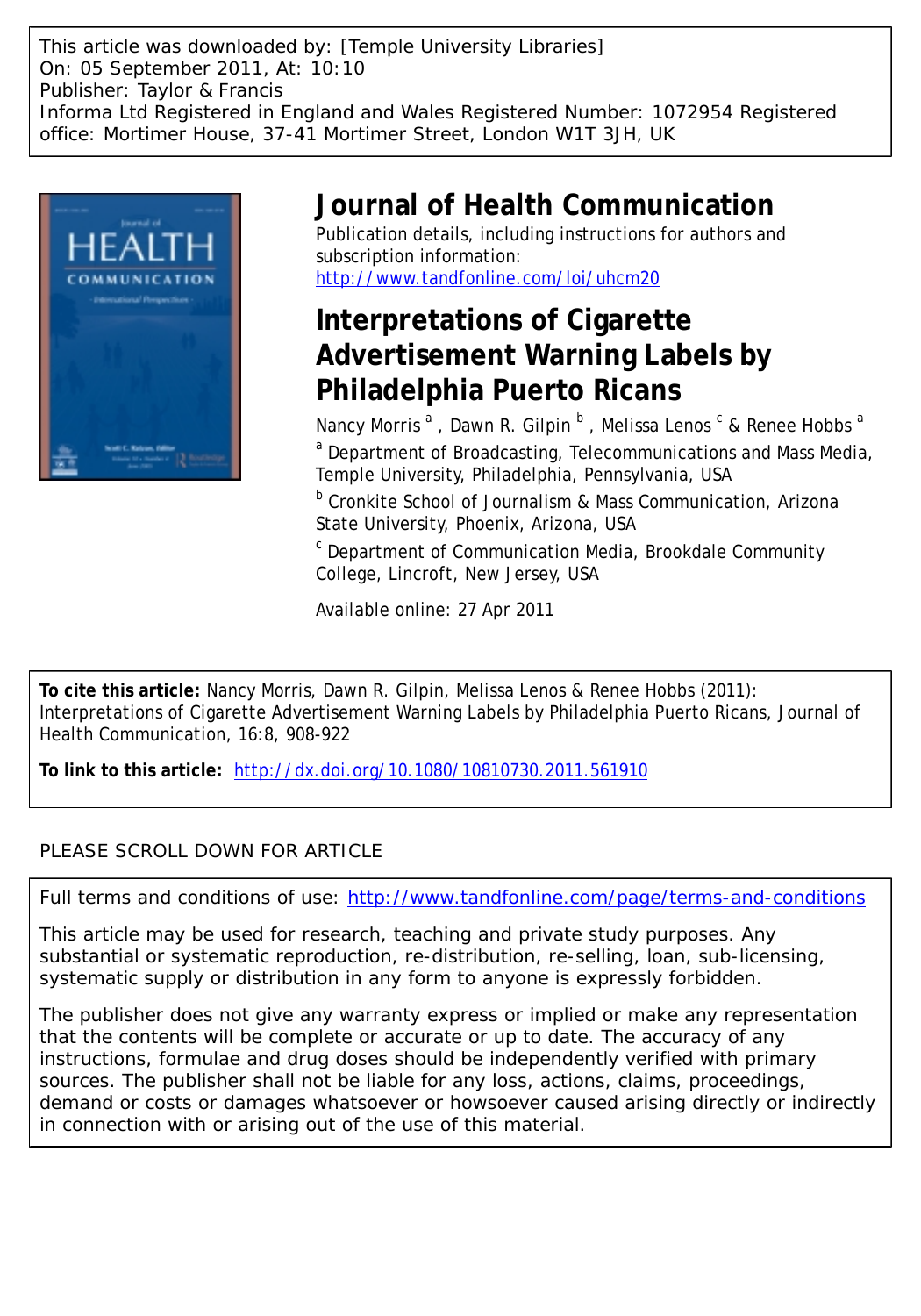

## Interpretations of Cigarette Advertisement Warning Labels by Philadelphia Puerto Ricans

## NANCY MORRIS

Department of Broadcasting, Telecommunications and Mass Media, Temple University, Philadelphia, Pennsylvania, USA

## DAWN R. GILPIN

Cronkite School of Journalism & Mass Communication, Arizona State University, Phoenix, Arizona, USA

### MELISSA LENOS

Department of Communication Media, Brookdale Community College, Lincroft, New Jersey, USA

### RENEE HOBBS

Department of Broadcasting, Telecommunications and Mass Media, Temple University, Philadelphia, Pennsylvania, USA

This study examined Philadelphia Puerto Ricans' interpretations of the Surgeon General's warnings that appear on cigarette packaging and in advertisements. In-home family focus groups in which participants were asked to comment on magazine cigarette advertisements showed a great variety of interpretations of the legally mandated warning labels. These findings (a) corroborate and add to research in public health and communications regarding the possibility of wide variations in message interpretations and (b) support the call for public health messages to be carefully tested for effectiveness among different social groups. The article's focus on Puerto Ricans addresses the problem of misleading conclusions that can arise from aggregating all Latino subpopulations into one group. The use of a naturalistic setting to examine interpretations of messages about smoking departs from the experimental methods typically used for such research and provides new evidence that even a seemingly straightforward message can be interpreted in multiple ways. Understanding and addressing differences in message interpretation can guide public health campaigns aimed at reducing health disparities.

This project was funded, in part, under a grant with the Pennsylvania Department of Health. The Department specifically disclaims responsibility for any analyses, interpretations, or conclusions.

The authors gratefully acknowledge the contributions of Sandy Kyrish and Teresa Sicard-Archambeault.

Address correspondence to Nancy Morris, Department of Broadcasting, Telecommunications and Mass Media, Temple University, Annenberg Hall, Room 205, 2020 North 13th Street, Philadelphia, PA 19122, USA. E-mail: nancy.morris@temple.edu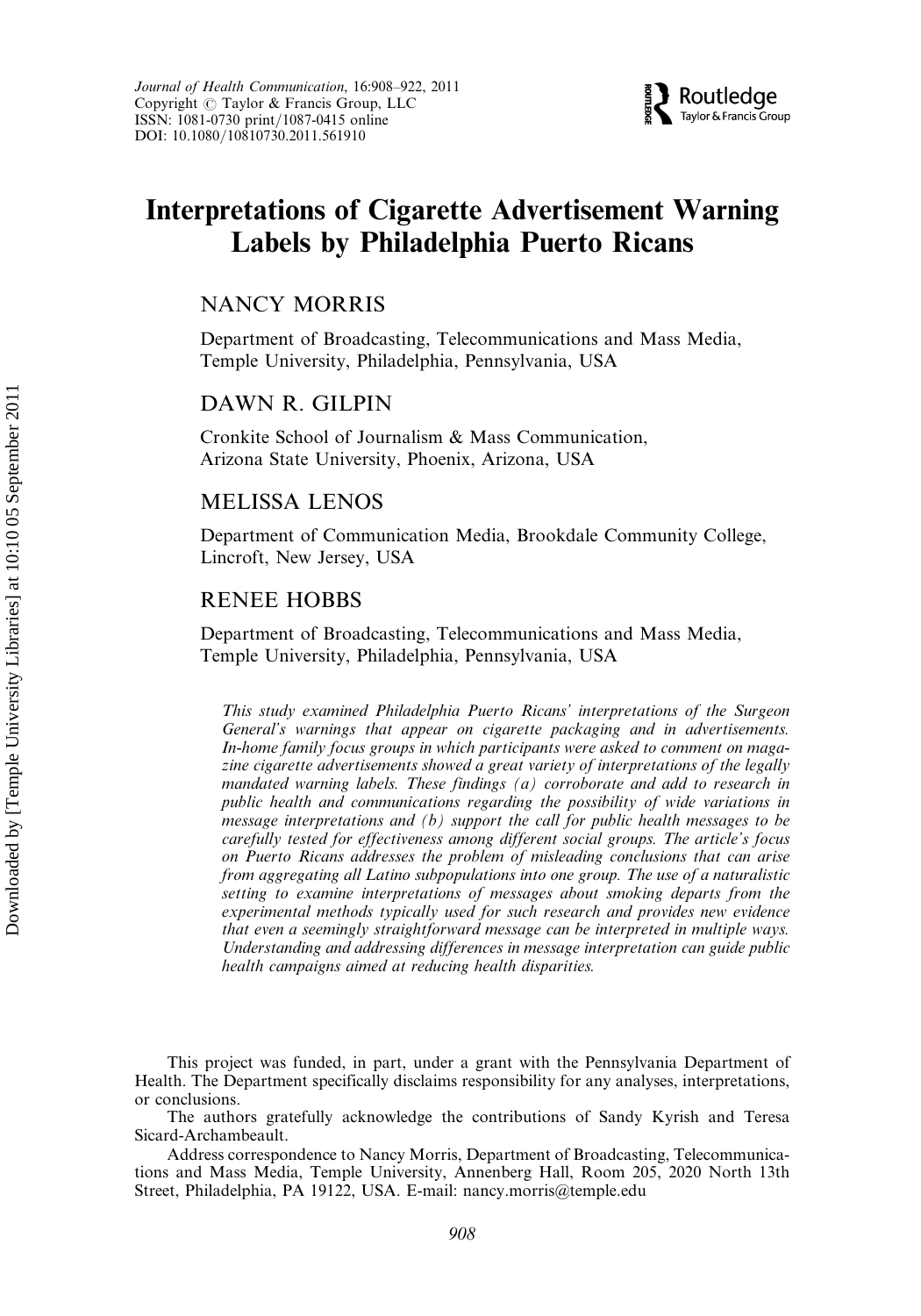This study examines perceptions of cigarette warning labels as they appeared in magazine advertisements, focusing on one demographic group: Philadelphia Puerto Ricans. This focus responds to the Surgeon General's statement that ''[c]ultural, ethnic, religious, and social differences are clearly important in understanding patterns of tobacco use'' (U.S. Department of Health and Human Services, 2000, p. 436). These differences are also important in understanding variations in interpretations of tobacco warning labels. It has long been recognized that readers of a text may not take away the meaning that the text's creators intended (McQuail, 2000, p. 56), and researchers acknowledge the need to examine how different individuals interpret the messages they receive and how membership in different social groups affects their interpretations (Brown & Walsh-Childers, 1994). The possible gaps between message intention and subsequent interpretation are particularly acute when the originators of a message are members of dominant social groups, as is the case with most mass media institutions and public health organizations, but the message receivers are members of nondominant groups such as ethnic minorities.

The focus on Philadelphia Puerto Ricans—a comparatively homogeneous subset of the demographically complex population of U.S. Latinos—allows a deeper examination of the relationship between demographics and message interpretations. The principles discussed here are applicable to tobacco warning labels and to any public health campaign or other persuasive messages.

Latinos<sup>1</sup> are now the largest ethnic minority in the United States, comprising around 15% of the population (U.S. Census Bureau, 2002, p. 16; U.S. Census Bureau, 2006). Although Latinos share many characteristics, this is a problematic group to study as a whole because the U.S. Latino population is heterogeneous, encompassing people originating in some 20 countries, among them long-time citizens and immigrants of varying durations of residence.

Although Latino smoking prevalence is lower than the overall U.S. smoking rate, combining all Latinos into one category masks differences between subgroups. As Vega and Amaro (2002) noted, ''data on Hispanics as an aggregate group do not represent an accurate picture ... and loose generalizations can lead to erroneous conclusions and faulty public health strategies'' (p. 51). Yet most statistics do not disaggregate Latino subgroups. The Philadelphia Health Management Corporation (2007), for example, reported a smoking rate of 22.1% for Philadelphia-area Latino adults, but figures specifically for Puerto Ricans are not available.

There are approximately 4.1 million Puerto Ricans in the United States (Pew Hispanic Center, 2010). Uniquely among U.S. Latinos, all Puerto Ricans hold U.S. citizenship because of Puerto Rico's relationship with the United States. Many alternate periods of residence in Puerto Rico and the U.S. mainland in what has been termed "circular migration" (Duany, 2000; Falcón, 2004, p. 5). There is scant detailed current information on different Latino groups' smoking prevalence, but existing data indicate that Puerto Ricans in the mainland U.S. smoke more than other Latino groups and than the U.S. population as a whole, and that Puerto Rican women have a far higher smoking rate than other Latinas (Centers for Disease Control and Prevention, 2004; Pérez-Stable et al., 2001).

<sup>&</sup>lt;sup>1</sup>The terms Latino and Hispanic refer to U.S. residents with Latin American roots; Latino is used in this article.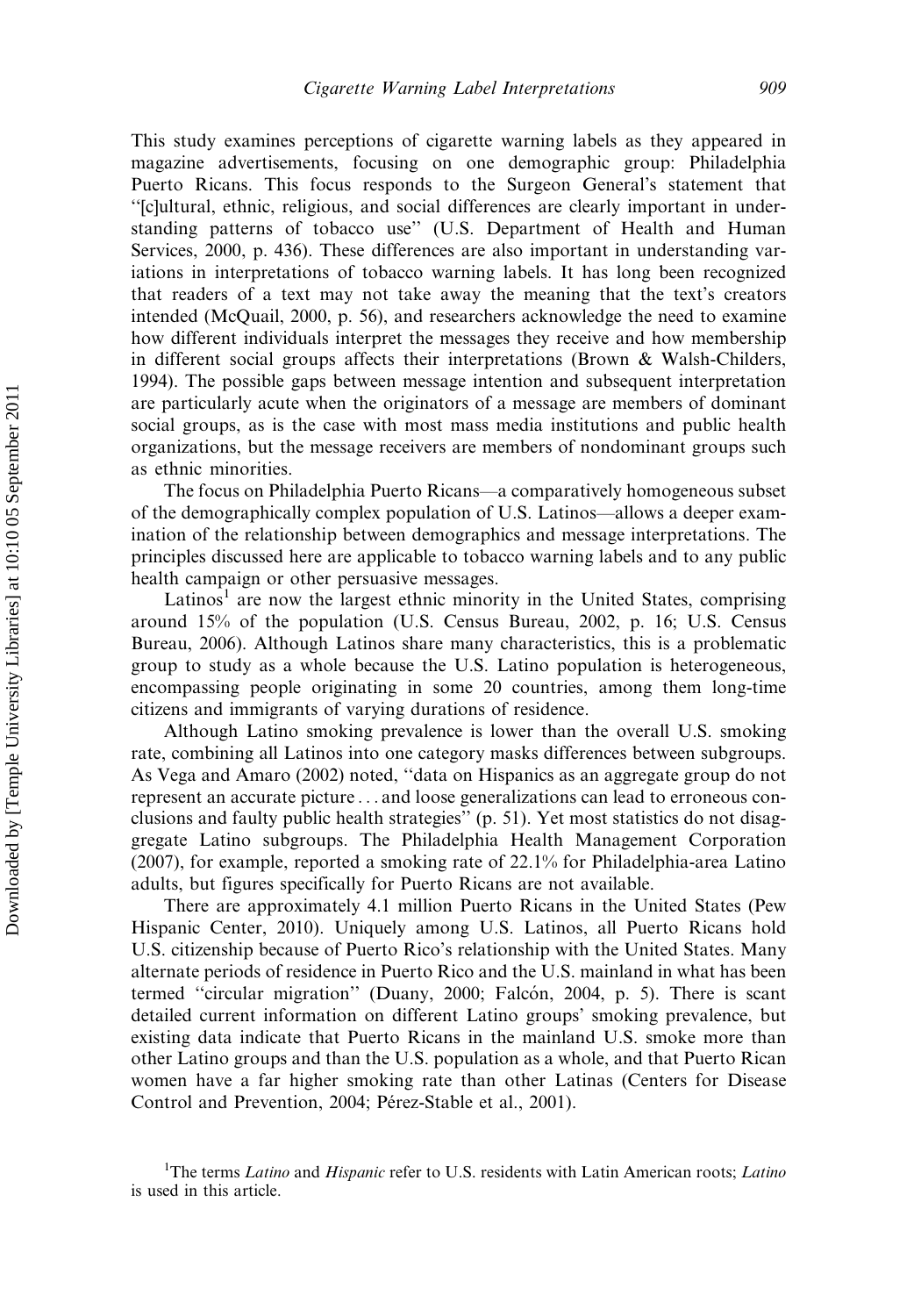#### Cigarette Warning Requirements

Since 1965, United States tobacco companies have been required to include health warning labels on packaging. The Comprehensive Smoking Education Act of 1984 (Public Law 98–474) amended the regulations to include advertising, and specified four health warnings to be used on a rotating basis, preceded by the notation "SURGEON GENERAL'S WARNING" in uppercase letters.<sup>2</sup> The dimensions, format, and placement of the labels were regulated by the same law. In June 2009, the regulations were amended again. The Family Smoking Prevention and Tobacco Control Act placed tobacco under Food and Drug Administration control, specified nine warning texts to be used on cigarette packages and in advertising, and mandated that the warning labels be larger and more prominently placed than before (U.S. Congress, 2009). Before those changes were implemented, tobacco companies challenged them on free speech grounds. The case could be in litigation for years, and it is expected ultimately to be decided by the Supreme Court (Kesmodel, Etter, & Mundy, 2009; Sorrel, 2009). In the meantime, the warning labels on which this study is based will continue to be used.

#### Literature Review: Health Disparities and Warning Labels

This study links cigarette warning labels and message interpretations, specifically among Philadelphia Puerto Ricans. The significance of the link between these topics is their intersection with public health disparities among demographic groups, in this case disparities associated with smoking. There is considerable evidence that smoking-related health disparities are not merely coincidences of demography. The Centers for Disease Control and Prevention (2009) noted that ''tobacco products are advertised and promoted disproportionately to Hispanics and other racial/ethnic minority communities.'' Numerous examinations of tobacco company documents have uncovered the ways that these companies have targeted specific racial and ethnic populations (Fellows & Rubin, 2006; Muggli, Pollay, Lew, & Joseph, 2002; Pollay & Lee, 1992). Studies have examined cigarette companies' targeting of other demographic categories including women, homosexuals, and even social conservatives (Boyd, Boyd, & Greenlee, 2003; Murphy, 2009; Toll & Ling, 2005; Washington, 2003). Researchers have also documented tobacco companies' efforts to persuade teens to take up smoking, despite 1998 legislation prohibiting the targeting of youth (Arnett, 2005; Biener & Albers, 2004; Glanz, Sutton & Jacob Arriola, 2006; Krugman, Quinn, Sung, & Morrison, 2005; Ling & Glantz, 2003).

Scholarly interest in the effect of warning labels on the basis of advertising context has been sporadic and limited (Bhalla & Lastovicka, 1984). Research has largely measured the warning labels' visibility, and audience awareness (Fox, Krugman, Fletcher, & Fischer, 1998; Krugman, Fox, Fletcher, Fischer, & Rohas, 1994; Marín, 1997). Muggli et al. (2002) found that extended exposure to product warning labels increased both awareness and control behaviors, raising questions about the potentially greater vulnerability of recent immigrants or those with limited language skills.

<sup>&</sup>lt;sup>2</sup>The four approved warning label texts were "Smoking Causes Lung Cancer, Heart Disease, Emphysema, and May Complicate Pregnancy''; ''Quitting Smoking Now Greatly Reduces Serious Risks to Your Health''; ''Smoking by Pregnant Women May Result in Fetal Injury, Premature Birth, and Low Birth Weight''; and ''Cigarette Smoke Contains Carbon Monoxide.''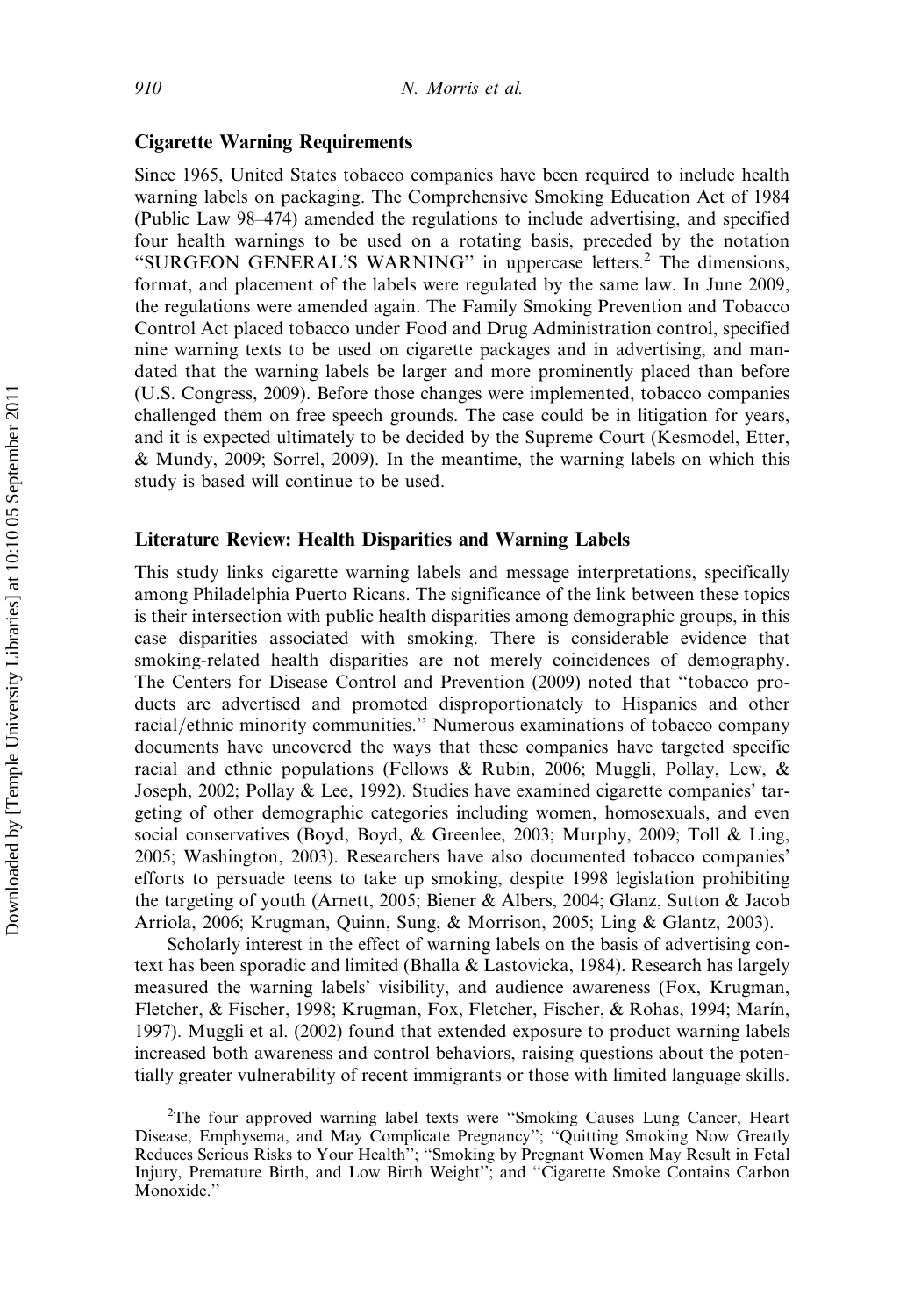Hammond et al. (2006) found health warnings on cigarette packages ineffective for improving consumer knowledge about smoking risks. The specific question of varying interpretations of the warning labels by members of minority subcultures has not been well-studied, despite evidence that cultural factors play a significant role in health-related behaviors, media choices, and message interpretations (Alcalay et al., 1987; Caetano, 1987; Del Valle, 2005; Markides, Ray, Stroup-Benham, & Treviño, 1988; Marín, Marín, & Pérez-Stable, 1989; Neff, Hoppe, & Perea, 1987; Solis, Marks, Garcia, & Shelton, 1990).

The semiotic notion of polysemy—multiple meanings that can be drawn from fixed texts—is well understood by marketers, who recognize that although texts' creators may believe that texts convey a certain message, consumers may not respond in the same way as message designers (Del Valle, 2005; Hall, 1980; Puntoni, Schroeder, & Ritson, 2009). This study probes a specific instance of that phenomenon. The cigarette warning labels considered here contained brief, seemingly straightforward messages conveyed in an unadorned fashion. Yet interviewees produced numerous instances of readings other than the intended one about the health hazards of smoking.

#### Method

This study differs from previous research on warning label interpretations in two key ways. First, it used a qualitative technique—discussions conducted in a naturalistic setting—rather than an experimental or survey design. Second, the warning labels were not the focus of the discussion, and were not mentioned by the interviewers. Therefore, interviewees' observations about the warning labels were spontaneous and undirected.

The examination of warning label interpretations arose from a larger research project concerning the relations among smoking behaviors and attitudes, media use, and interpretations of media messages about smoking (Temple University, 2005). The Philadelphia-based researchers selected the Puerto Rican population for this study because Latino health issues are underresearched (Rodríguez & Vega, 2009; Vega & Amaro, 2002), because Puerto Ricans are Philadelphia's largest and most established Latino subgroup (U.S. Census Bureau, 2003; Vázquez-Hernández, 2005), and because of the U.S. Puerto Rican population's high smoking rate. This project responds to calls to address health-related disparities (U.S. Department of Health and Human Services, 2003) by generating ''a more solid evidence base ... that that involves both quantitative and qualitative data'' (Fagan et al., 2004, p. 216).

The research was conducted in the area of Philadelphia with the highest concentration of Latinos—greater than 75% according to the 2000 Census (Philadelphia City Planning Commission, 2008). The Latino population in this area is principally Puerto Rican (Historical Society of Pennsylvania, n.d.). A study commissioned by the Puerto Rican Federal Affairs Administration notes that such residential segregation is typical of Puerto Rican populations in Northeastern U.S. metropolitan areas, and is ''associated with high poverty conditions, and a host of other social problems, including low-performing schools, poor health, and low-paying jobs'' (Falco´n, 2004, p. 9). This description applies to this area of Philadelphia. Its public school test scores are poor, and more than 90% of the students are categorized as low-income (Philadelphia Inquirer, 2008). Just 20% of adults in this study had completed high school and an additional 2% had completed college, a far lower rate than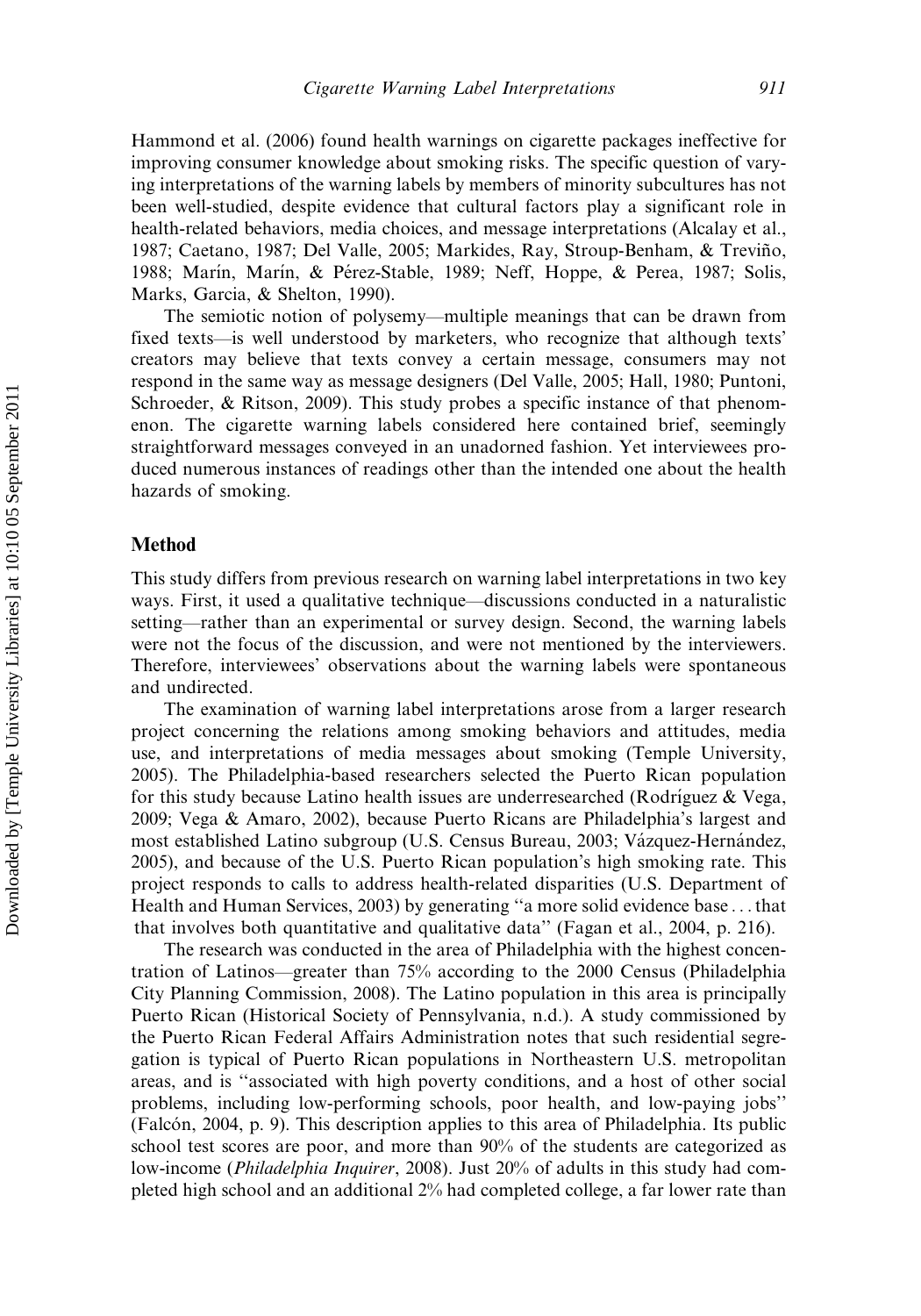the overall U.S. Puerto Rican population, of which 53% have completed high school and an additional  $9.9\%$  have graduated from college (Falcon, 2004, p. 13). This confirms the social marginality of the sample; Puerto Ricans with higher levels of education and income are likely to live in less residentially segregated areas. Overall, Puerto Ricans in the United States fare worse than the U.S. population as a whole on these social variables, and often worse than other U.S. Latino groups (Falcón, 2004, pp. 13–14). According to the Pew Hispanic Center (2010), the poverty rate of Puerto Ricans in the U.S. is 22.6%, almost double the overall U.S. rate of 12.7%. All of these statistics are consistent with Puerto Ricans' high smoking prevalence, as tobacco use has become ''increasingly concentrated in low income and marginalized communities'' (Haviland & Healton, 2003, p. ix).

To examine message interpretations in this community, we held group interviews with 36 families for a total of 141 participants. This number of participants was sufficient to provide a range of responses and perceptible patterns among those responses. The method of family interviews was selected to allow identification of patterns of interpretations taking place with group interaction and because of the important role of family communication in social understandings, the establishment of norms, and smoking behavior (Bauman et al., 2001; Lewis, DeVellis, & Sleath, 2002, pp. 251–253). The quasi focus group approach was meant to engender the sorts of ''data and insights that would be less accessible without the interactions found in a group'' (Morgan, 1988, p. 12), in this case a family group. Families were signed up by bilingual recruiters at a neighborhood supermarket, church, and social service agency, with a small cash payment offered as an incentive to participate. As the cross-generational family communication dynamic was central to the larger study from which the data for this article were drawn, all members of participating families aged 9 and older were invited to take part. (Researchers felt it was not appropriate to expose younger children to cigarette advertisements.) The project and instruments were approved by the Temple University Institutional Review Board.

Participating families were given a choice of interview settings. Of the 36 families, 3 selected a local Latino social service agency; the other 33 interviews took place at participants' homes. Within the great range of data collected, there was no identifiable difference attributable to the two different settings of data collection. All of the interviewers were bilingual and all materials were prepared in Spanish and English; family members chose their preferred language for the interview and a supplemental questionnaire. Questionnaire responses showed Spanish as the primary language in 47% of interview households, English as the primary language in 16%, and both languages used about equally in the remaining 37% of households. Most of the interviews were conducted primarily in Spanish. When mixed language preferences were expressed by a family, in general children preferred English, whereas their parents preferred Spanish. The interview recordings were transcribed and translated by a professional agency.

The 36 family groups ranged in size from two to six participants. The 141 participants' ages ranged from 9 to 70, with 46% aged 9–19, 39% between the ages of 20 and 50, and 14% over 50. The sample was 54% female and 46% male.

The central activity of the interviews was a structured discussion of family members' reactions to media material concerning smoking, including two magazine advertisements for cigarettes. These advertisements were selected because they were different from one another, and because both appeared in mainstream Spanish and English-language publications, contributing to the naturalistic approach of this study.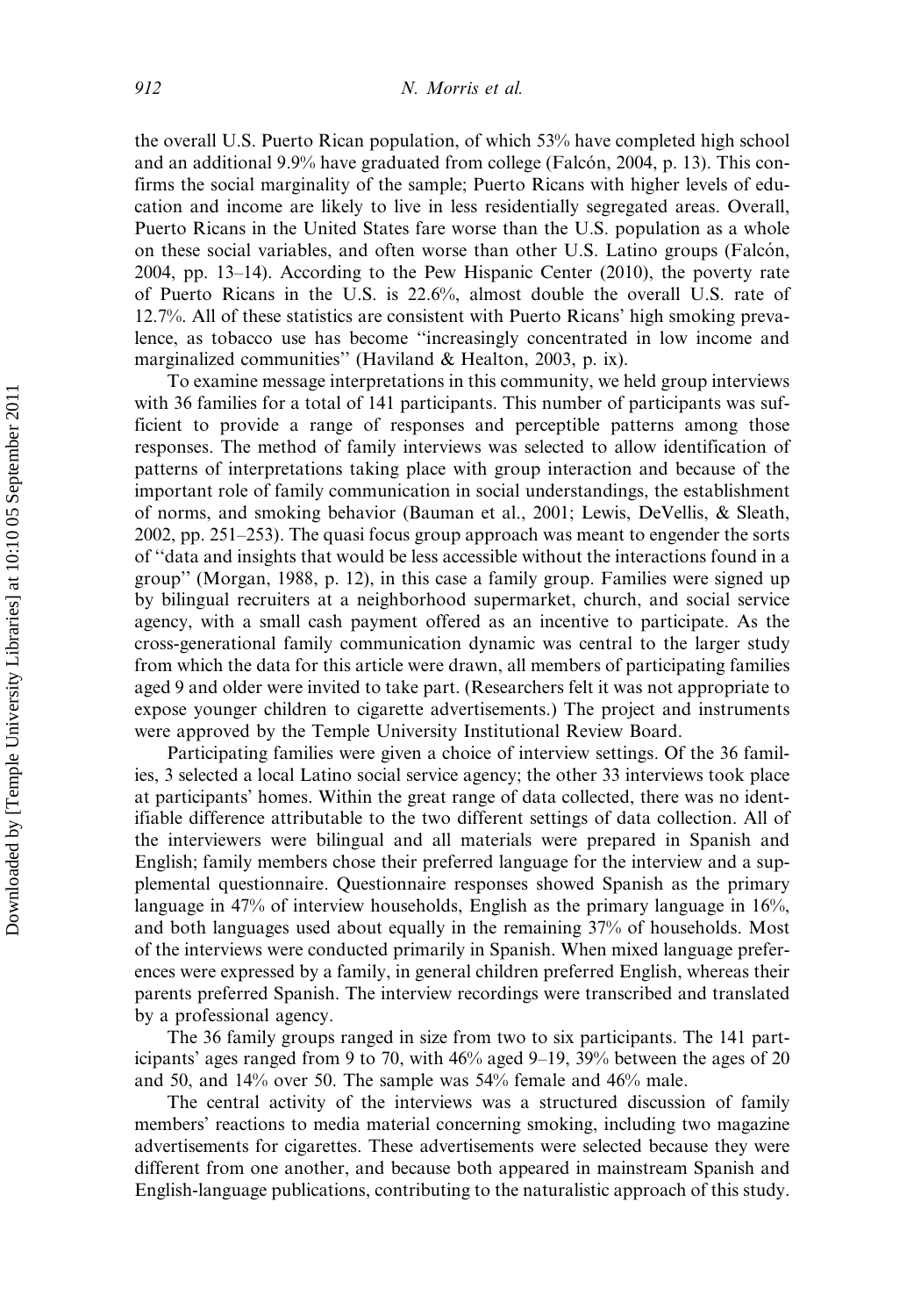One of the stimulus pieces was a two-page advertisement for Virginia Slims from a Spanish-language campaign for the cigarettes, which appeared, among other places, in the December 1999 issue of the magazine *Glamour en Español*. In the advertisement, the head and shoulders of a dark-haired woman appear against a powder blue background. The text says, in Spanish, ''I am able to say everything without saying a word. Virginia Slims: Seek your truth.'' The Spanish-language warning label, in the lower left-hand corner, states, ''Cigarette Smoke Contains Carbon Monoxide.'' Aside from the warning label, the ad contains no mention or images of cigarettes or tobacco.

The other selection was a full-page English-language advertisement for Kool cigarettes. The page is dominated by a stylized drawing of a Kool package, open to show the cigarettes inside. The background is black, the vivid green package is surrounded by microphones, and large silver graffiti-style letters spell out ''Check the Levels: Blended and Optimized.'' The bottom third of the page contains white text on a black background extolling Kool's taste, with the black-on-white warning label in the lower left-hand corner. The label reads ''Smoking Causes Lung Cancer, Heart Disease, Emphysema, and May Complicate Pregnancy.'' This advertisement ran, among other places, in the November 29, 2004 issue of People Magazine. Similar English-language ads ran in the bilingual ''Latin entertainment and style'' magazine Estylo and the English-language Latina magazine.

In the family discussions, the interviewers followed a script that asked participants' impressions of the advertisements with broad open-ended questions such as ''What is the first thing you think about when you look at this?'' and ''Why do you think this was made?'' To avoid leading the responses, the questions were deliberately vague, asking, for instance, ''What do you like about this?'' without specifying ''this ad,'' ''this cigarette,'' or ''this picture.'' The questions did not single out any aspect of the advertisements, and no mention was made of the warning labels. Despite the absence of direct cues, in 24 of the 36 groups, one or more family members spontaneously commented on some aspect of the warning labels. The prevalence of these unprompted comments led inductively to the decision to do a substudy of this aspect of the interview data.

For this study, the first author culled every comment about warning labels from the interview transcripts. The resulting 34 comments were read by the first two authors, who independently categorized each response, placing responses that contained more than one theme in all applicable categories. The researchers then compared their category tags. The initial pass resulted in eight categories of comments, three of which—''misinterpreted,'' ''anti-smoking,'' and ''balanced''—were common to both researchers. Within these three categories, there was one instance of different categorization: the comment ''you can see, in this little box here, that it's hazardous to your health. They're letting you know that these cigarettes give you cancer.'' One researcher had tagged this comment as indicating balance in the ad, while the other had termed it "anti-smoking." Upon conferring, the researchers felt that this comment fit better with the ''balanced'' comments than with the comments that indicated that the interviewees believed the entire advertisement conveyed an antismoking message.

In other instances of differing category tags, the researchers agreed about the tenor of the comments but had labeled them differently. For example, one researcher used the label ''inadequate'' and the other ''inconspicuous'' for the comment ''hardly anyone reads what's below, the warning.'' After discussion, the ''inadequate'' and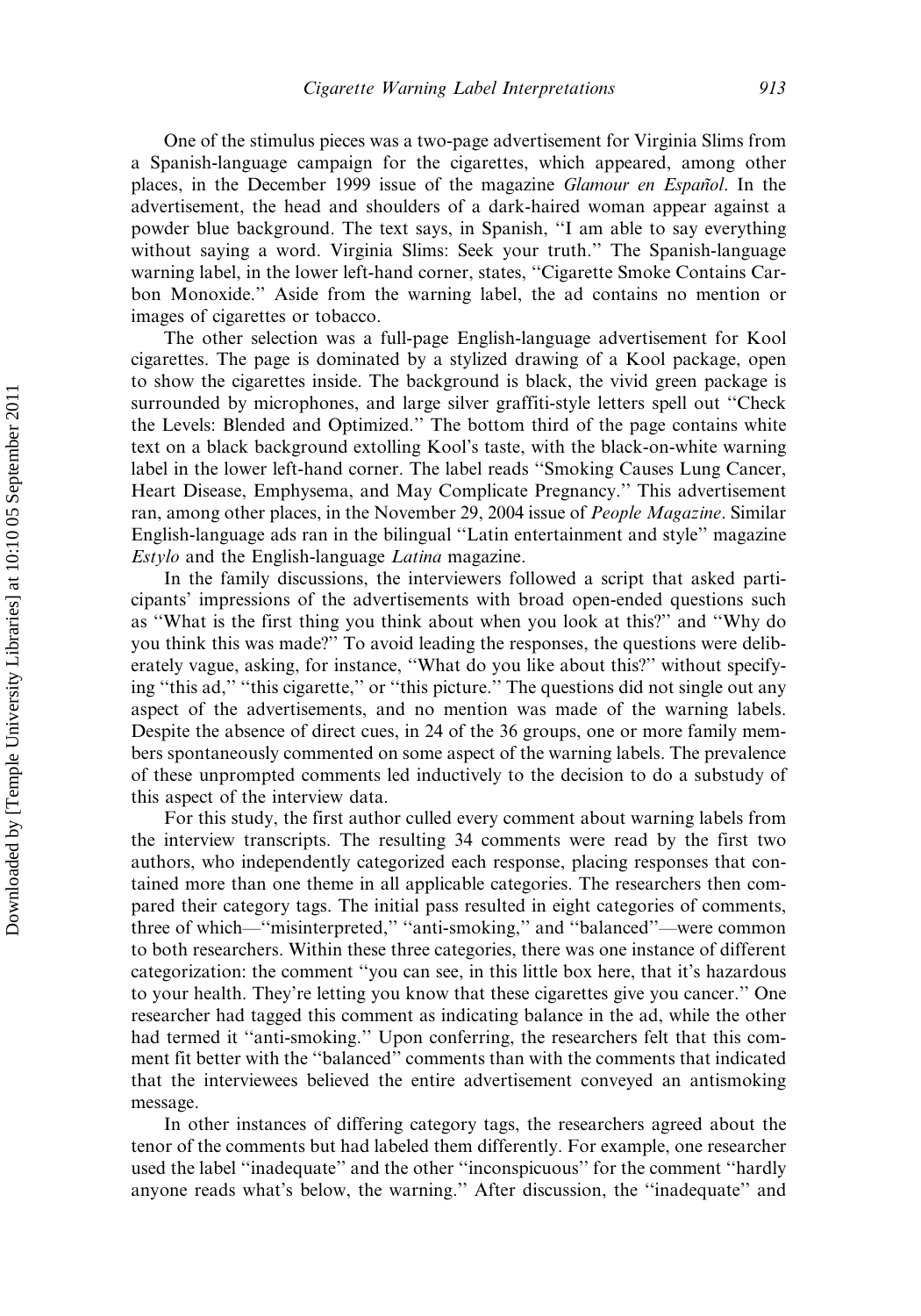''inconspicuous'' labels were folded together with seven comments that the warning was too small (''they don't make [the label] big enough'') or that the wording of the warning was too mild ("it should say that it does cause cancer"). Together, these comments constituted the ''inadequate'' category. Similarly, initial tags of ''positive'' (''that helps us, because it gives us a warning''), ''balanced'' (''the picture is trying to tell that Kool smoke is good for you, but ... it warns that smoking can cause you cancer'') and ''both'' (''it tells you ... how cigarettes are harmful to your health but at the same time it is advertising the cigarette'') were consolidated into the category labeled ''balanced.''

This process resulted in an overall scheme of five general categories of reactions to the warnings: (a) the labels were perceived as inadequate, (b) the labels were perceived as a balancing element of the advertisement, (c) the warning was perceived as the central message of the advertisement, (d) the label was entirely misread, and (e) the presence of the label was overlooked completely. Each category of remarks will be discussed in turn, with interview comments originally in English reported verbatim, and Spanish-language comments translated. All participants quoted were Philadelphia residents from Puerto Rico or of Puerto Rican descent with the exception of one woman from the Dominican Republic. The age and gender of respondents are noted to show that these varied interpretations were found across study participants. Self-reported smoking status is provided for adult and teenage participants; none of the children under 12 years of age in the study claimed to be smokers. Because smoking status was based on self-report, as is typically the case in smoking-related studies, the figures may not be accurate. This is particularly the case for young people: Given the family setting of the interview, children may not have wanted to identify themselves as smokers with their parents present. Nonetheless, 15% of participants 13–19 years of age reported being smokers. The adult smoking rate in the sample was 31.8%, consistent with the Centers for Disease Control and Prevention's reported rate of U.S. Puerto Rican smoking of 30.4% (2004).

#### Findings

#### Category 1: Labels Perceived as Inadequate

Participants in 11 families interpreted the warning label as intended: They understood the labels to be meant to discourage smoking. However, they found the warning labels to be inadequate. Their comments centered on two different aspects of the warning labels—that they were too small in proportion to the rest of the advertisement or that they lacked color. Of the 11 ''inadequate'' comments, 6 occurred in response to the Kool advertisement, 2 were prompted by the Virginia Slims advertisement, and the remaining 3 did not single out either advertisement.

Looking at the Kool advertisement, a 34-year-old woman smoker noted ''the little writings, they don't tell you ... they don't make it big enough.'' A 61-year-old female nonsmoker noted, "First of all, they only see the ad, but ... well, not even young people, not even adults themselves – they don't read the very small writing of the warning.'' A 30-year-old man said of the Virginia Slims ad, ''The warning is really small there. It's not noticed. You notice everything else more.'' A 54-year-old man said, ''The Surgeon General says it, the thing is I don't see the small print. Now they make it smaller, so that you keep smoking without realizing ...'' Regarding the Kool ad, a 14-year-old male nonsmoker noted, ''My opinion on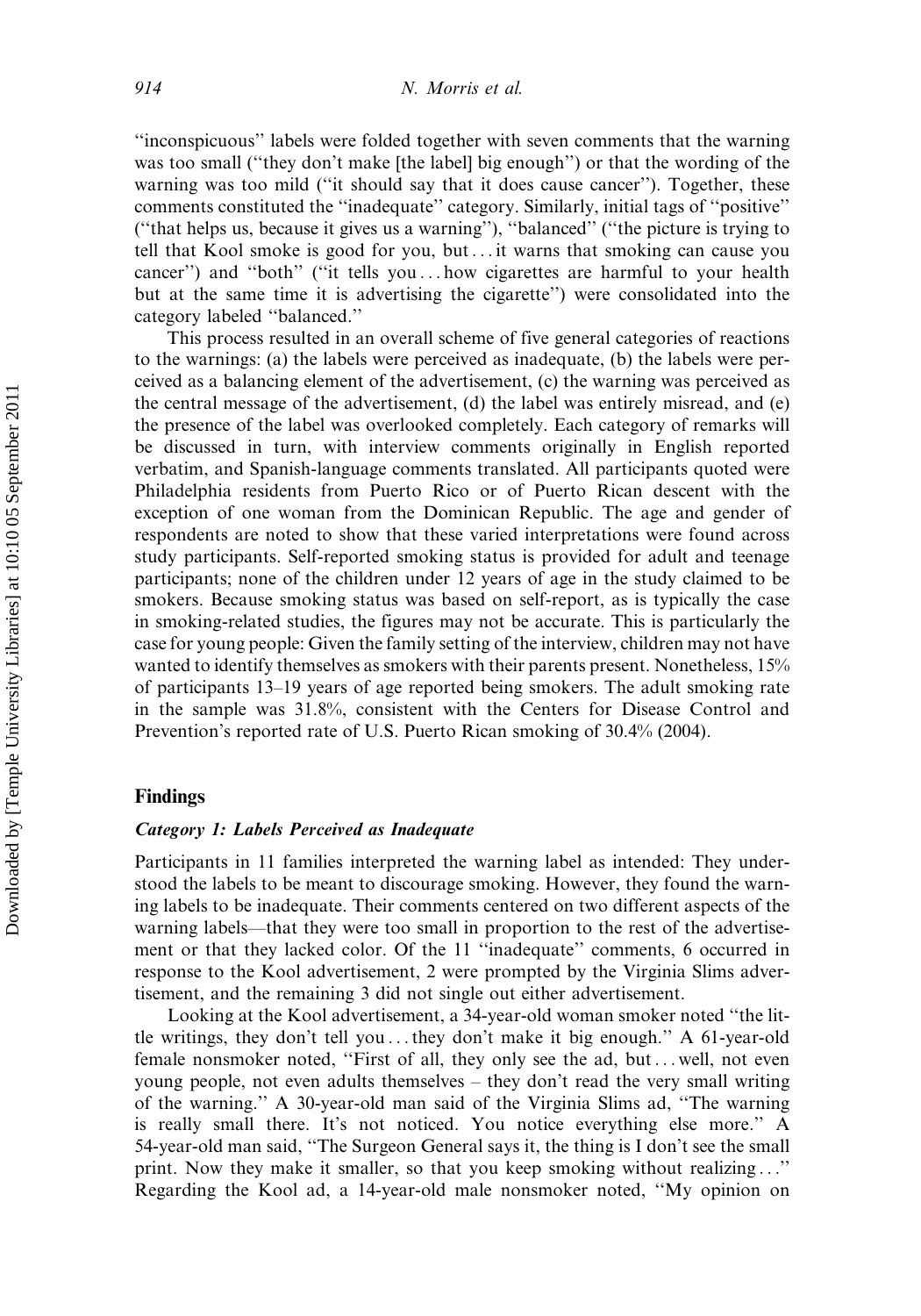the picture is that they use bright colors to catch people's attentions, and in the bottom left corner there is a little warning sign, but it is not big enough for people to read it.'' A 10-year-old boy made a similar comment about the Virginia Slims ad, noting the size and colorlessness of the warning label:

One of my teachers, he told me that the Surgeon General warning is small and black and white 'cause the rest is in color 'cause your eyes will attract the color part and not the Surgeon General warning. That's why they make them real small and not colorful.

Members of one family also commented that the labels were inadequate in terms of the information that was included. The warning label in the Virginia Slims ad stated ''cigarette smoke contains carbon monoxide.'' A 14-year-old girl felt this was ''not enough. It does say what the cigarettes contain, but it doesn't show what it does and since it's for women, it should ... mainly have the risk of losing a baby or underweight for pregnancy.'' Her 12-year-old sister noted, ''It doesn't say nothing about like it causes you heart diseases or something like that.''

#### Category 2: Labels Perceived as a Balancing Element

In contrast with the ''inadequate'' theme, participants in an equal number of family groups—11—felt that the ad presented information fairly, because the warning label balanced the enticing sales message. Only two comments reflected awareness that the warning label was a legal requirement. An 18-year-old female nonsmoker stated, ''They're putting the warning because they have to, because of the law. But they're still pushing people to smoke.'' A 51-year-old male smoker remarked that in past cigarette advertising, ''they didn't tell you about the damage it did. These days, they tell you about the harm there is. Because of the lawsuits that are out there.''

Other comments suggested the belief that the warning label was voluntarily included in the ad by the cigarette company to educate consumers. A 17-year-old male nonsmoker commented:

I think the idea of the people who created this was to manipulate people and make them buy cigarettes, ... . But their intention is also to have a place where it says: 'This cigarette might cause you to get cancer,' so, you were warned that it causes you harm.

A 52-year-old female smoker stated, ''As you can see, in this little box here, it's hazardous to your health. They're letting you know that these cigarettes give you cancer. You don't have to smoke them.'' A 17-year-old male nonsmoker acknowledged the persuasive dimension of the Kool's advertisement, but found the warning label to be a fair counterweight: ''I think that the ad is completely well-organized. It tells you to use cigarettes, but it also warns you that cigarettes cause cancer and that they are bad for your health.'' Reflecting the balance view, a 61-year-old female smoker stated, ''It says about lung cancer and all that, so there's nothing left out.'' Her subsequent comment, however, indicated second thoughts: ''... only that you get addicted to it.''

Also placed in the ''balance'' category were comments from several interviewees who noted that the warning label is present but that people ignore it. A 12-year-old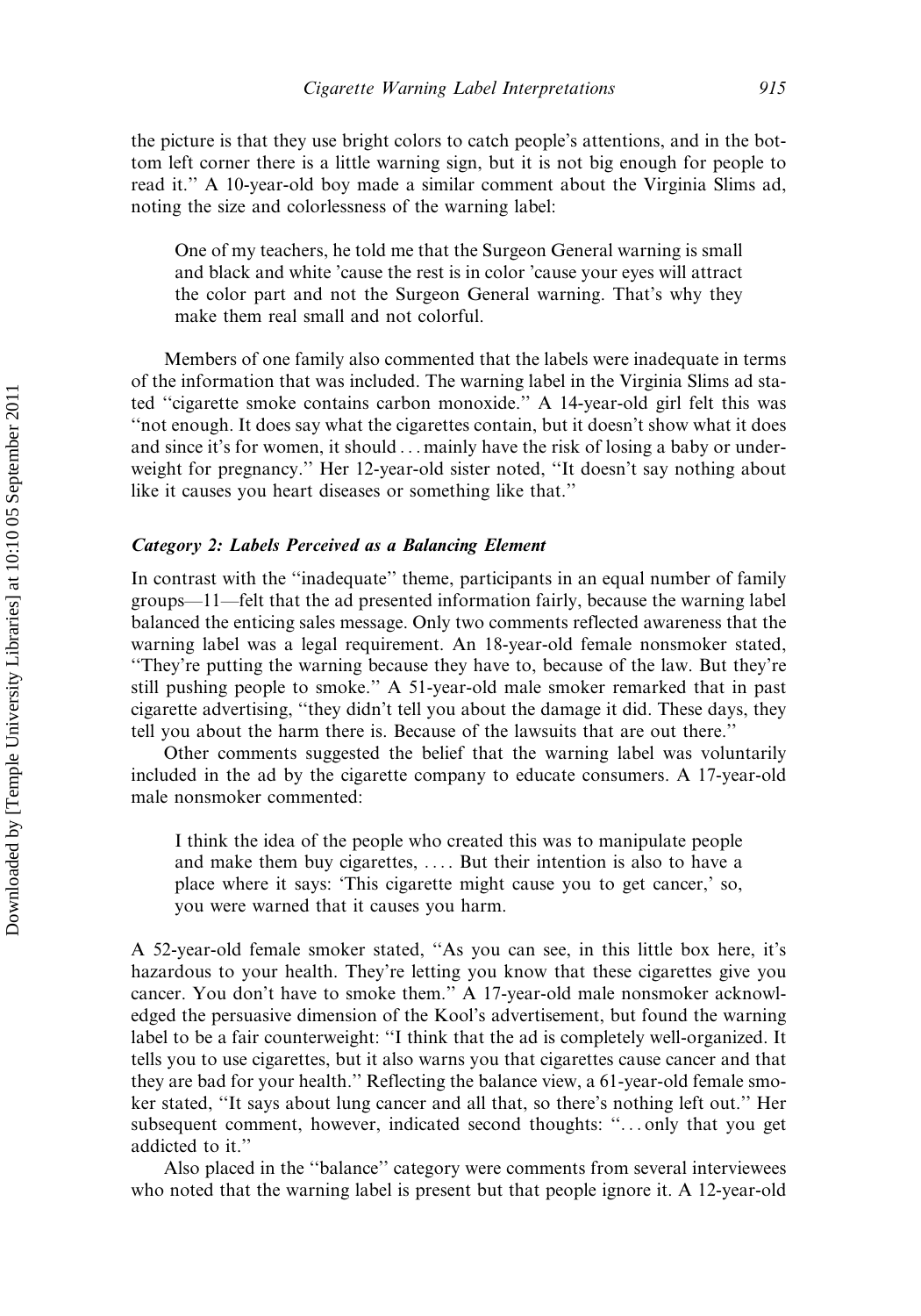boy stated, ''What I think is that they have those ads and they put a warning on them, but people don't care about it and buy them anyway.'' A 47-year-old male smoker said, ''The box says at the bottom that the Surgeon General determines that cancer is damaging to health. So if someone smokes it's because [he or she] want[s] to. Nobody is forcing [him or her].''

#### Category 3: Warning Perceived as the Central Message of the Advertisement

The comments in the inadequate and balance categories indicate participants recognized the warning label and understood its purpose. A striking finding of this research was that members of seven families perceived that the advertisements themselves were antismoking messages based around the warning labels. This interpretation is less surprising with the Virginia Slims piece, which contained no overt references to cigarettes except the warning label, but it occurred with both advertisements, the Virginia Slims advertisement eliciting this response three times and the Kool advertisement four times.

To a person unfamiliar with the Virginia Slims brand name, the advertisement's Spanish-language text, ''I am able to say everything without saying a word,'' could be read in conjunction with the warning label to produce a completely different meaning from that intended by the advertiser. A 52-year-old female nonsmoker whose native language was Spanish commented, "For me this is a warning ... Because it says that she can say it all without saying a word ... advertising of the damage that cigarettes cause.'' A 17-year-old Spanish-speaking female nonsmoker in a different family suggested that the Virginia Slims advertisement was aimed at teenagers, ''advising them not to smoke.''

The English-language Kool advertisement, with its eye-catching picture of a cigarette package, prompted participants in four groups to draw a similar conclusion about the purpose of the ad. A 67-year-old Spanish-speaking male smoker asserted, ''This is an ad so we don't smoke cigarettes.'' A 64-year-old Spanish-speaking woman in another family, who was a former smoker, said the message of the advertisement was ''that people shouldn't smoke.'' Language may have been an issue here, as these comments were from Spanish speakers, but a similar comment came from a household in which the preferred language was English: an 18-year-old male nonsmoker said the message of the ad was ''Stop smoking! No one taste this cigarette!''

#### Category 4: Label Misread

While participants in seven groups misinterpreted the overall advertisement as antismoking, participants in two families displayed drastic misreadings of the warning label text. These two comments seem to have been due to difficulties with vocabulary or language. A 61-year-old Spanish-speaking woman with a ninth-grade education misread the Spanish-language warning label "el humo del cigarillo contiene monóxido de carbon'' (''Cigarette smoke contains carbon monoxide'') in the Virginia Slims advertisement. In an interview conducted in Spanish, she seemed confused as she read, ''The warning says, 'Surgeon General's warning, smoking causes...' what does it say here? 'Cigarettes contain a lot of carbohydrates...'"<sup>3</sup>

 $3$ In Spanish, as in English, the words *carbon monoxide* and *carbohydrates* are similar: monóxido de carbono and carbohidrato.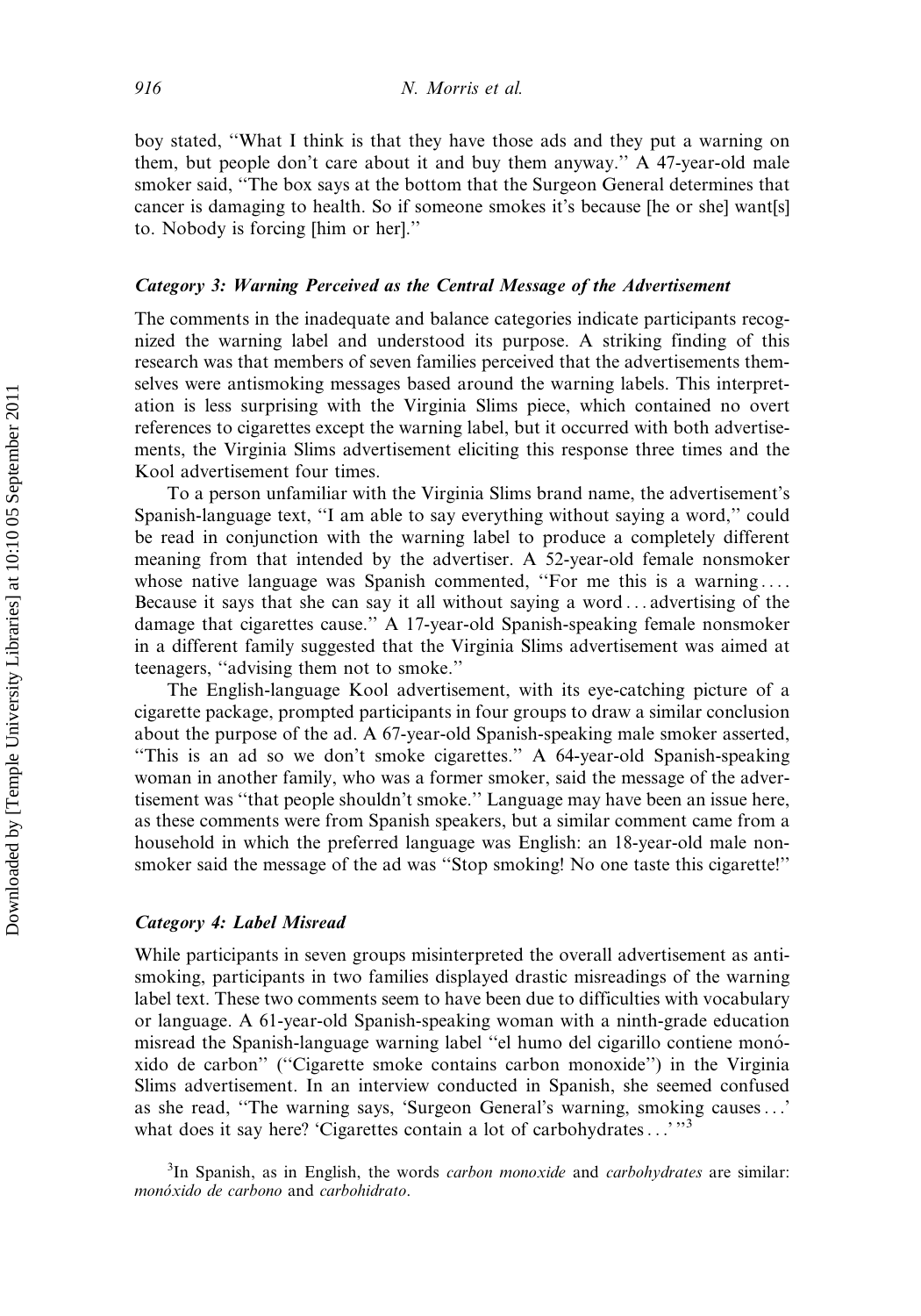The Kool advertisement evoked another serious misreading. One of the four interviewees with a college degree was a 42-year-old Spanish-speaking female nonsmoker. Reading the English-language warning, she took it to mean that the Surgeon General was endorsing smoking. Speaking Spanish in the interview, she commented:

This picture, well, supposedly there's a caution from the Surgeon General that says that smoking does not cause harm but we know that it causes harm .... Well, I don't know if they have paid him off, because ... he is a physician. A physician knows, he has to take an oath when he graduates, to save lives, and we know that what nicotine does is cause harm ... . So he cannot ever say that it is not harmful, like he says in that box at the bottom. Because we know that it's harmful. Especially because he is a surgeon.

This participant was clearly trying to reconcile her misreading of the warning label in the Kool advertisement with what she knew about smoking and about the role of physicians. She was one of the best educated participants in the sample, but she had been in the U.S. mainland for less than 1 year. It is probable that her misreading was the result of her lack of command of the English language.

#### Category 5: Label Overlooked

Confirming the comments of those participants who suggested that the warning labels were inadequate because they were not prominent enough, participants in two groups evidently did not notice the Kool advertisement's warning label at all. One 34-year-old male nonsmoker looking at the ad, in which the warning label states ''Smoking Causes Lung Cancer, Heart Disease, Emphysema, And May Complicate Pregnancy" said, in Spanish, "I think they should put a warning sign, you know?" Similarly, a 28-year-old female nonsmoker whose family chose English as the interview language stated that what was missing from the Kool ad was ''that it's extremely dangerous to your health.'' Both of these participants had a good command of English, so their overlooking the warning label cannot be attributed to language difficulties. It could, however, be attributed to the design of the advertisement, which is dominated by a colorful illustration. The lower third of the page, including the warning label, is mainly in black and white with a lot of dense text, creating a visual environment in which the warning might be missed.

Given that the warning labels were not the focus of the interviews, and were not mentioned by the interviewers, there is no way of knowing how many other participants did not notice their presence in the ads, but it is worthy of note that two people remarked that cigarette advertisements should carry warnings.

#### **Discussion**

This collection of unprompted comments about warning labels that occurred in two thirds of the 36 family interviews contains a range of responses. The two most common categories of responses are near-opposites of each other: the ''inadequate'' category describes statements from those who felt that the warning label in the advertisement was insufficient, while the ''balance'' category describes responses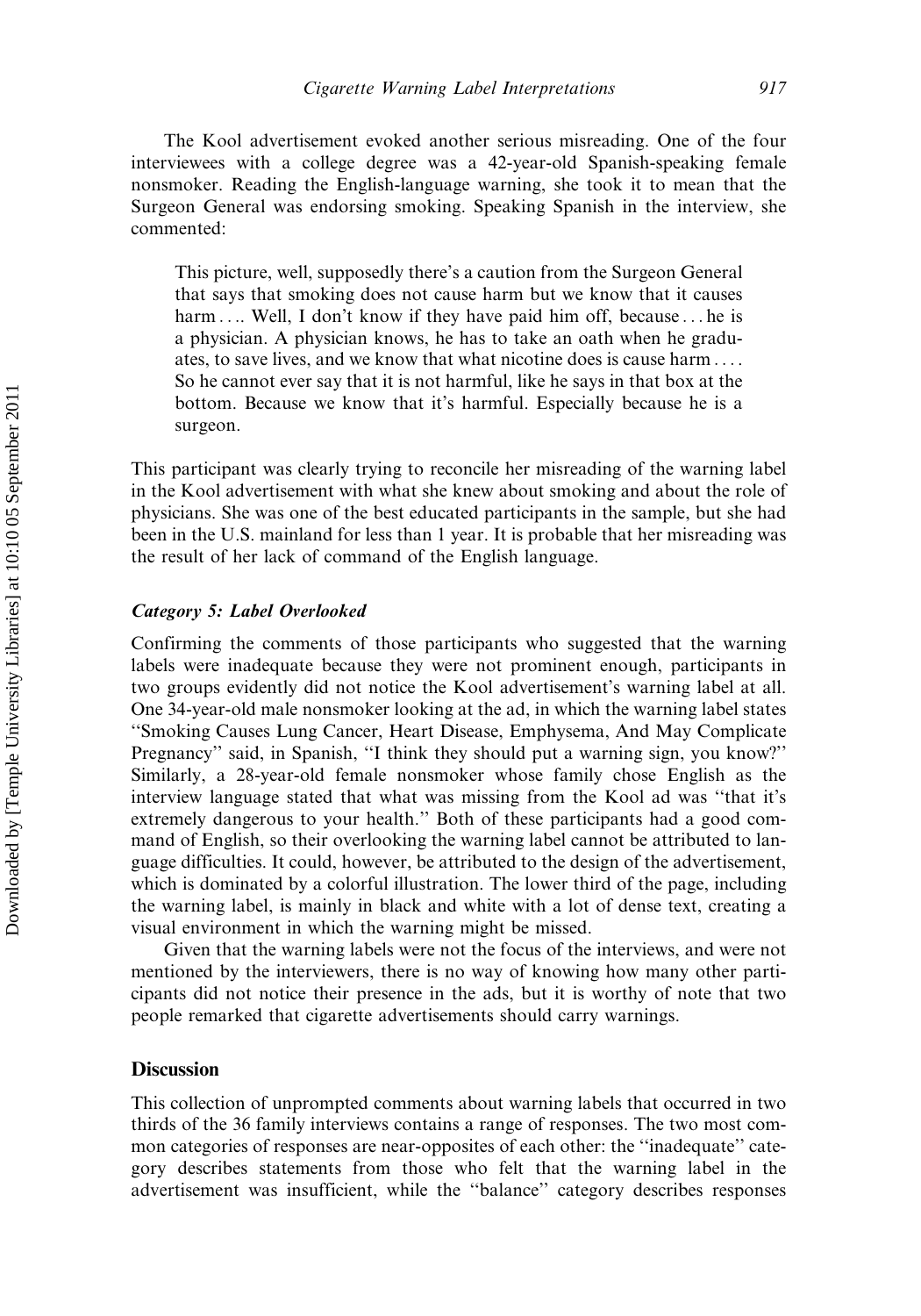from those who felt that the warning label counteracted the fact that the advertisement was for a deadly product. Two other sets of responses also were near-opposites: some participants thought that the advertisements were themselves antismoking messages, while others did not see the warning labels and stated that health warnings should be present. The remaining two responses were misreadings that differed from the other categories and from one another in startling ways.

The central findings of this study are that it cannot be assumed that consumers notice warning labels in cigarette advertising, and, if they do, it cannot be assumed that they interpret the warnings in the spirit intended. The specifics of the laws concerning the size, typeface, and wording of the warning labels presumably were intended to ensure that the meaning was clear and not amenable to manipulation or disguise. Yet, as Hall (1980) and others have suggested, audience members cannot be counted on to reliably produce the intended meaning.

Explanations for multiple readings of the same message identify individual and group differences as causing variations in interpretations. In this study, such differences include language barriers or uncertainties, educational levels, cultural variation and degree of familiarity with conventions, and the interview setting itself. In general, these interviewees had a low education level, typical of their neighborhood and U.S. Puerto Rican communities (Falcón, 2004, p. 9). Lower education levels may involve lower reading skills and also unfamiliarity with labeling requirements and conventions. In addition, some interpretations were generated by people responding to material that was not in their native language. Further, the interview context could affect comments. Although the interviewers were careful to present material and questions neutrally, family members may have produced normative responses.

Warning label designers and the legislators who directed them probably selected the stark format and unembellished wording to convey the notion that the message was official and serious. This study—using unaltered advertisements in a nonlaboratory setting in which participants' attention was not directed toward the warning labels—showed that the intended message was not always received.

Antismoking and public health advocates should recognize that seemingly basic messages are not always seen or understood as intended, and they must take into account differences between different population groups in program planning. Even the simplest messages need to be tried out with different audiences, as many market researchers and public health campaign analysts insist (Del Valle, 2005; Dutta, 2007; Grandpre, Alvaro, Burgoon, Miller, & Hall, 2003, p. 363; Pechmann & Reibling, 2006). Krugman, Fox, and Fischer (1999) suggested that cigarette warning labels should be treated ''like an ad campaign that is tested and monitored'' (p. 101). Message-testing using different methods can also strengthen program design (Whittingham, Ruiter, Zimbile, & Kok, 2008). Overall, testing may need to be both broader and deeper than is often conceived (or budgeted for), as even within the narrow demographic of this study, multiple readings occurred. Researchers and campaign designers should be aware of the likelihood of encountering such within-group variation. As a group of health education researchers note, ''most professionals do pay attention to population differences but often at only a superficial level, and most of us can do so more carefully and thoroughly.'' (Resnicow, Braithwaite, Dilorio, & Glant, 2002, p. 505, emphasis in original). Antismoking advocates' calls for ''tailored messages designed to reach highly targeted audiences'' (Haviland & Healton, 2003, p. viii) are applicable in this case. Such careful targeting must take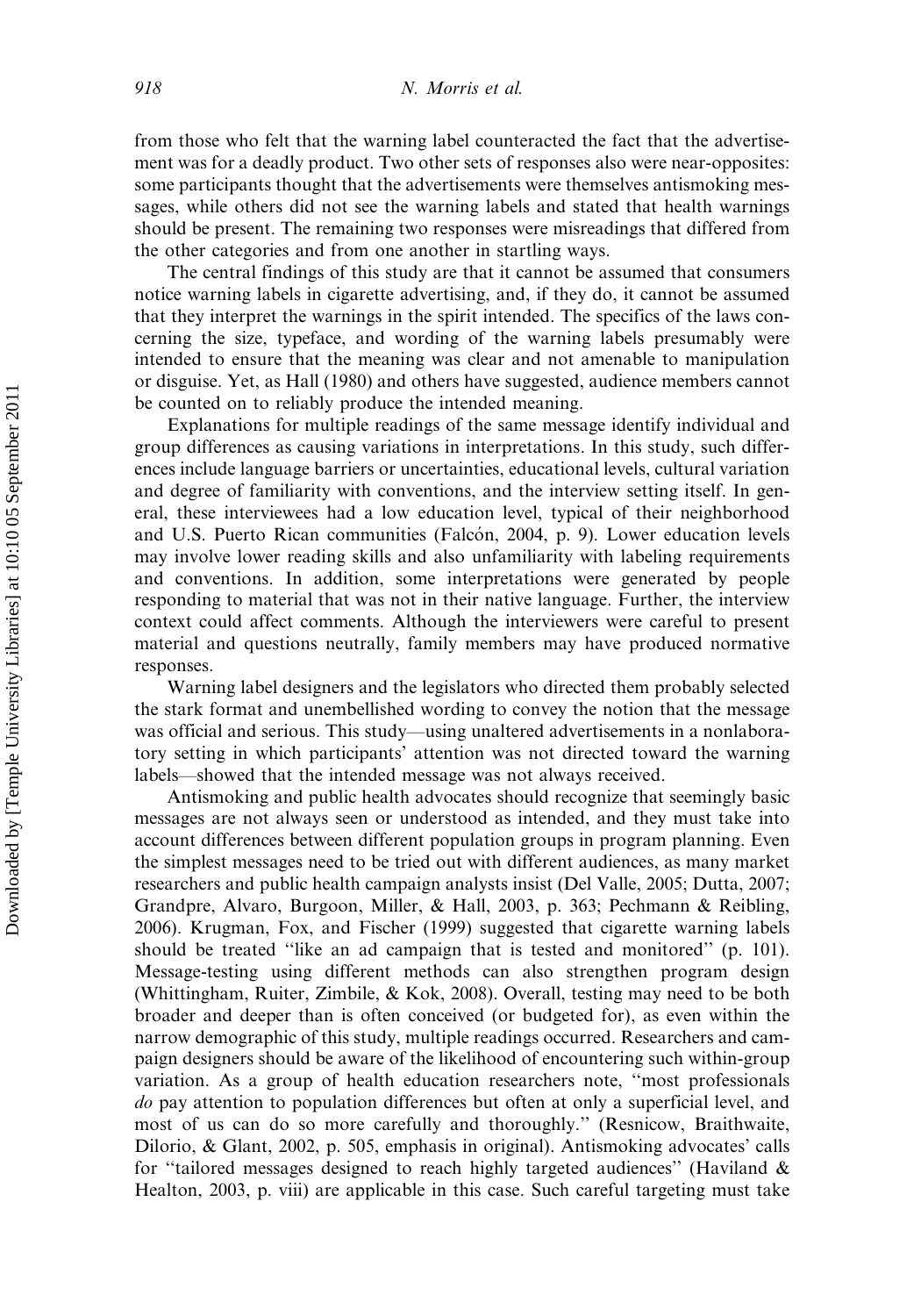into account the vocabulary likely to be understood by different audiences, and the likelihood of familiarity with labeling norms. Although many interviewees in this study understood the labels and got the message, targeted testing could catch possible misinterpretations like those quoted here and help clarify the messages for different audiences.

The 2009 legislation bringing tobacco under Food and Drug Administration oversight mandates changes to tobacco warning labels. If implemented, the changes would be steps toward addressing the question of how much cigarette advertisers may do to adhere to the letter of the law but thwart its spirit by, for example, embedding the warning label in a block of dense text, as with the Kool ad used in this study. Some advocates have suggested devising more dramatic and graphic warnings, such as those used in Canada and the European Union (Goodall & Appiah, 2008; Hammond, Fong, McDonald, Brown, & Cameron, 2004; Hammond et al., 2007), but such pictorial warnings are not provided for in the recent legislation. In any case, if warning labels are to contribute to reducing health disparities, they will need to be widely tested on diverse audiences and adjusted to best convey the desired message. As this study demonstrates, no matter how straightforward a message may appear to its creators, audience members are likely to interpret it in unintended and unanticipated ways.

#### References

- Alcalay, R., Sabogal, F., Marín, G., Pérez-Stable, E. J., Marín, B. V., & Otero-Sabogal, R. (1987). Patterns of mass media use among Hispanic smokers: Implications for community interventions. International Quarterly of Community Health Education, 8, 341–350.
- Arnett, J. J. (2005). Talk is cheap: The tobacco companies' violations of their own cigarette advertising code. Journal of Health Communication, 10, 419–431.
- Bauman, K. E., Foshee, V. A., Ennett, S. T., Pemberton, M., Hicks, K. A., King, T. S., et al. (2001). The influence of a family program on adolescent tobacco and alcohol use. American Journal of Public Health, 91, 604–610.
- Biener, L., & Albers, A. B. (2004). Young adults: Vulnerable new targets of tobacco marketing. American Journal of Public Health, 94, 326–330.
- Bhalla, G., & Lastovicka, J. L. (1984). The impact of changing cigarette warning message content and format. Advances in Consumer Research, 11, 305–310.
- Boyd, T. C., Boyd, C. J., & Greenlee, T. B. (2003). A means to an end: Slim hopes and cigarette advertising. Health Promotion Practice, 4, 266–277.
- Brown, J., & Walsh-Childers, K. (1994). Effects of media on personal and public health. In J. Bryant & D. Zillman (Eds.), Media effects: Advances in theory and research (pp. 389–416). Mahwah, NJ: Erlbaum.
- Caetano, R. (1987). Acculturation, drinking and social settings among U.S. Hispanics. Drug and Alcohol Dependence, 19, 215–226.
- Centers for Disease Control and Prevention. (2004, January 30). Prevalence of cigarette use among 14 racial/ethnic populations – U.S. 1999–2001. MMWR Weekly. Retrieved February 29, 2008, from http://www.cdc.gov/mmwr/preview/mmwrhtml/mm5303a2.htm
- Centers for Disease Control and Prevention. (2009). Hispanics and tobacco. Retrieved June 29, 2009, from http://www.cdc.gov/tobacco/data\_statistics/fact\_sheets/populations/ hispanic/index.htm
- Del Valle, E. (Ed.). (2005). Hispanic marketing and public relations: Understanding and targeting America's largest minority. Boca Raton, FL: Poyeen Publishing.
- Duany, J. (2000). Nation on the move: The construction of cultural identities in Puerto Rico and the diaspora. American Ethnologist, 27(1), 5–30.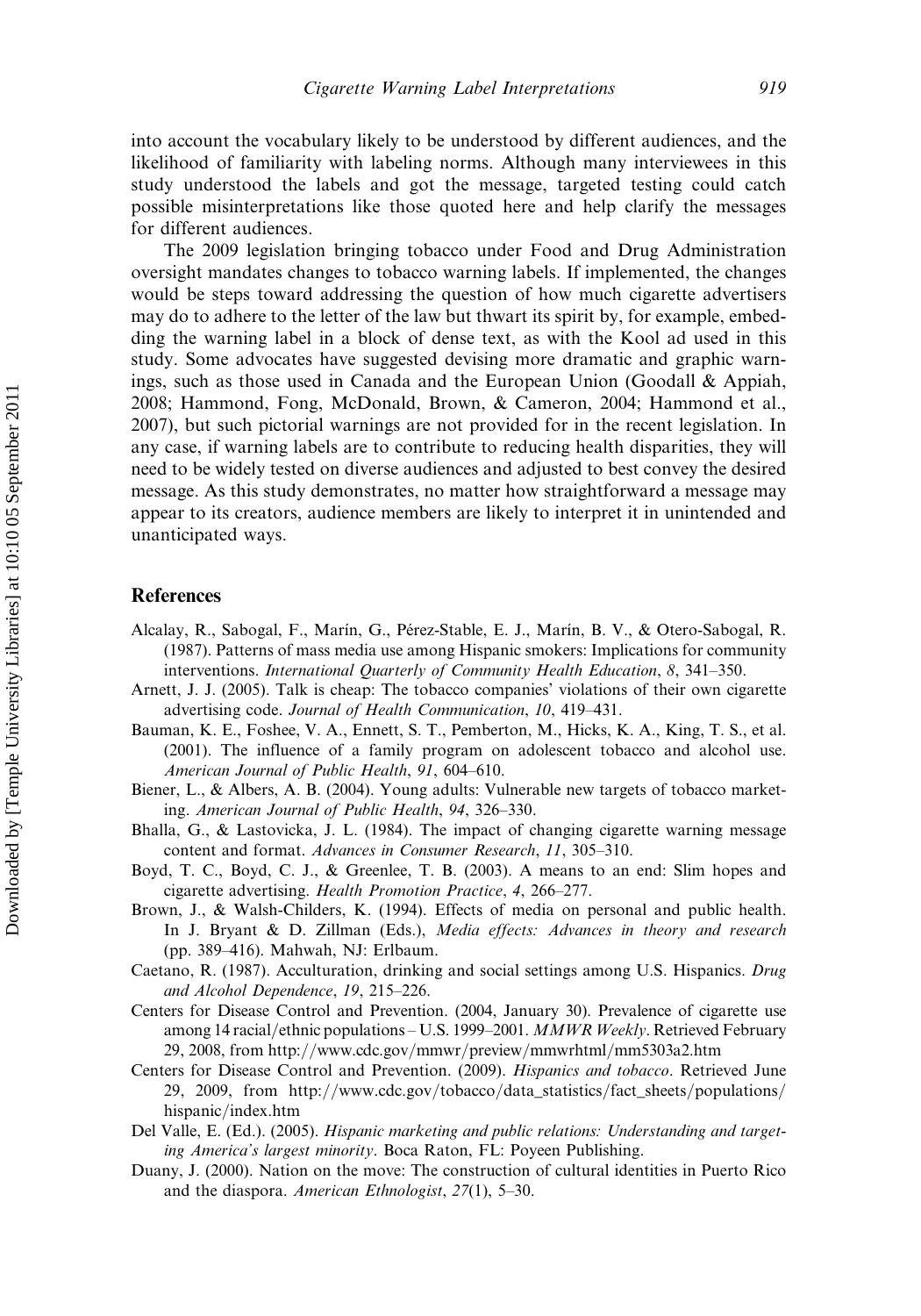- Dutta, M. J. (2007). Communicating about culture and health: Theorizing culture-centered and cultural sensitivity approaches. Communication Theory, 17, 304–328.
- Fagan, P., King, G., Lawrence, D., Petrucci, S. A., Robinson, R. G., Banks, D., et al. (2004). Eliminating tobacco-related health disparities: Directions for future research. American Journal of Public Health, 94, 211–217.
- Falcón, A. (2004). Atlas of stateside Puerto Ricans. Washington, DC: Puerto Rican Federal Affairs Administration.
- Fellows, K. L., & Rubin, D. L. (2006). Identities for sale: How the tobacco industry construed Asians, Asian Americans, and Pacific Islanders. Journal of Intercultural Communication Research, 35, 265–292.
- Fox, R. J., Krugman, D. M., Fletcher, J. E., & Fischer, P. M. (1998). Adolescents' attention to beer and cigarette print ads and associated product warnings. Journal of Advertising, 27(3), 57–68.
- Glanz, K., Sutton, N. M., & Jacob Arriola, K. R. (2006). Operation storefront Hawaii: Tobacco advertising and promotion in Hawaii stores. Journal of Health Communication, 11, 699–707.
- Goodall, C., & Appiah, O. (2008). Adolescents' perceptions of Canadian cigarette package warning labels: Investigating the effects of message framing. Health Communication, 23, 117–127.
- Grandpre, J., Alvaro, E. M., Burgoon, M., Miller, C. H., & Hall, J. R. (2003). Adolescent reactance and anti-smoking campaigns: A theoretical approach. Health Communication, 15, 349–366.
- Hall, S. (1980). Encoding/decoding. In S. Hall, D. Hobson, A. Lowe, & P. Willis (Eds.), Culture, media, language (pp. 128–138). London: Hutchinson.
- Hammond, D., Fong, G. T., McDonald, P. W., Brown, S., & Cameron, R. (2004). Graphic Canadian cigarette warning labels and adverse outcomes: Evidence from Canadian smokers. American Journal of Public Health, 94, 1442–1445.
- Hammond, D., Fong, G. T., McNeill, A., Borland, R., & Cummings, K. M. (2006). Effectiveness of cigarette warning labels in informing smokers about the risks of smoking: Findings from the International Tobacco Control (ITC) Four Country Survey. Tobacco Control, 15(3), 19–25.
- Hammond, D., Fong, G. T., McNeill, A., Borland, R., Cummings, K. M., McNeill, A., & Driezen, P. (2007). Text and graphic warnings on cigarette packages: Findings from the International Tobacco Control (ITC) Four Country Survey. American Journal of Preventive Medicine, 32, 202–209.
- Haviland, L., & Healton, C. G. (2003). Introduction. In American Public Health Association (Ed.), Tobacco and public health: Selections from the American Journal of Public Health (pp. vii–ix). Washington, DC: American Public Health Association.
- Historical Society of Pennsylvania. (n.d.). Latino Philadelphia at a glance. Retrieved April 8, 2010, from http://www.hsp.org/files/latinos\_at\_a\_glance.pdf
- Kesmodel, D., Etter, L., & Mundy, A. (2009, September 2). Tobacco giants challenge law. The Wall Street Journal. Retrieved April 2, 2010, from http://online.wsj.com/article
- Krugman, D. M., Fox, R. J., & Fischer, P. M. (1999). Do cigarette warnings warn? Understanding what it will take to develop more effective warnings. Journal of Health Communication, 4(2), 95–104.
- Krugman, D. M., Fox, R. J., Fletcher, J. E., Fischer, P. M., & Rohas, T. H. (1994). Do adolescents attend to warnings in cigarette advertising? An eye-tracking approach. Journal of Advertising Research, 34(6), 39–52.
- Krugman, D. M., Quinn, W. H., Sung, Y., & Morrison, M. (2005). Understanding the role of cigarette promotion and youth smoking in a changing marketing environment. Journal of Health Communication, 10, 261–278.
- Lewis, M. A., DeVellis, B. M., & Sleath, B. (2002). Social influence and interpersonal communication in health behavior. In K. Glantz, B. K. Rimer, & F. M. Lewis (Eds.),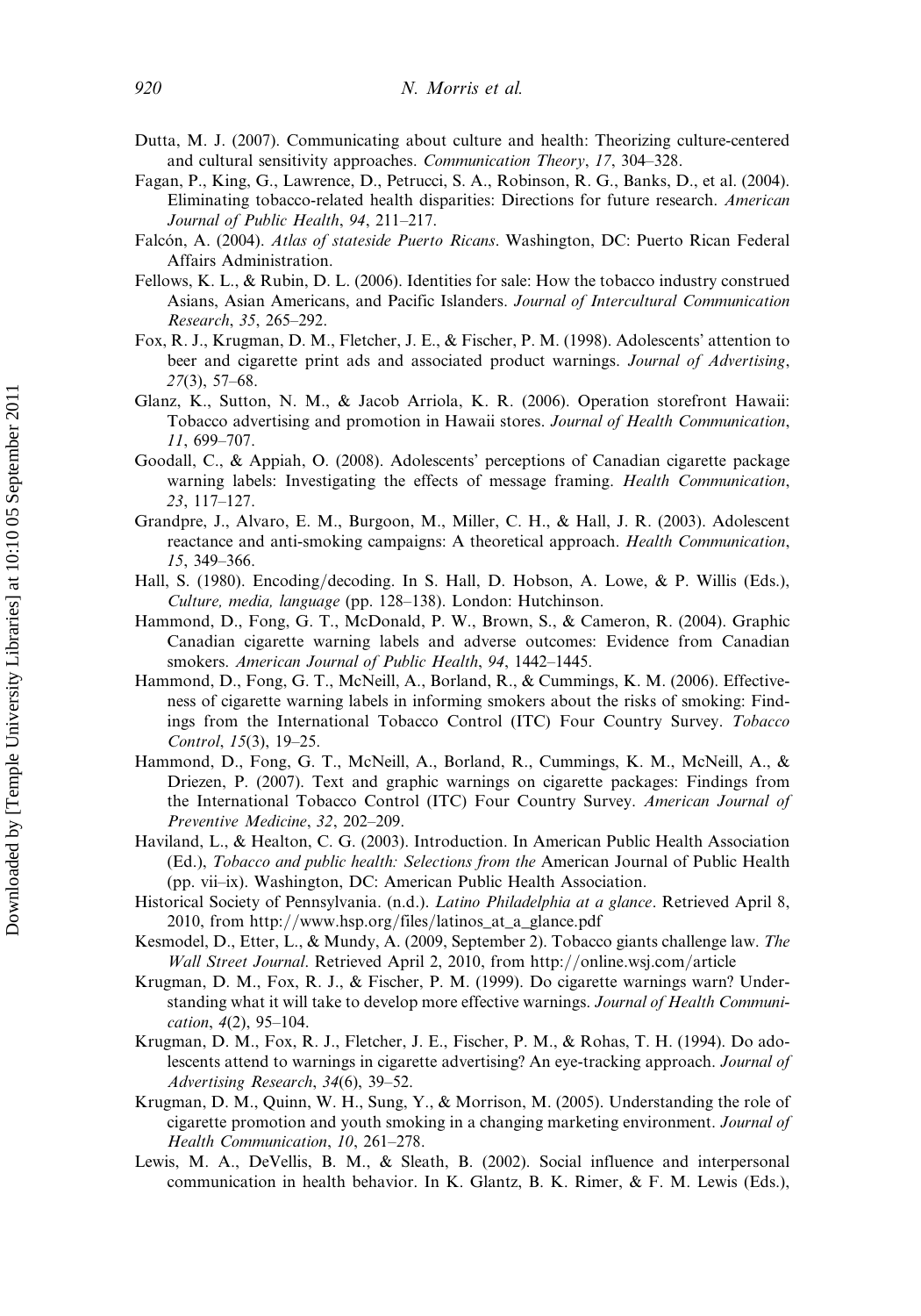Health behavior and health education: Theory, research, and practice (3rd ed., pp. 246– 264). Malden, MA: Jossey-Bass.

- Ling, P. M., & Glantz, S. A. (2003). Why and how the tobacco industry sells cigarettes to young adults: Evidence from industry documents. In American Public Health Association (Ed.), Tobacco and public health: Selections from the American Journal of Public Health (pp. 122–130). Washington, DC: American Public Health Association.
- Marín, G. (1997). Changes across 3 years in self-reported awareness of product warning messages in a Hispanic community. Health Education Research, 12(1), 103–116.
- Marín, G., Marín, B. V., & Pérez-Stable, E. J. (1989). Cigarette smoking among San Francisco Hispanics: The role of acculturation and gender. American Journal of Public Health, 70, 196–199.
- Markides, K. S., Ray, L. A., Stroup-Benham, C. A., & Treviño, F. (1988). Acculturation and alcohol consumption among Mexican Americans: A three-generation study. American Journal of Public Health, 78, 1178–1181.
- McQuail, D. (2000). McQuail's mass communication theory (4th ed.). London: Sage.
- Morgan, D. L. (1988). Focus groups as qualitative research. Newbury Park, CA: Sage.
- Muggli, M. E., Pollay, R. W., Lew, R., & Joseph, A. M. (2002). Targeting of Asian Americans and Pacific Islanders by the tobacco industry: Results from the Minnesota Tobacco Document Depository. Tobacco Control, 11, 201–209.
- Murphy, P. (2009). Communicating with culturally unsympathetic audiences: Smokers as subaltern communities. Unpublished manuscript. Temple University, Philadelphia, PA.
- Neff, J. A., Hoppe, S. K., & Perea, P. (1987). Acculturation and alcohol use: Drinking patterns and problems among Anglo and Mexican American drinkers. Hispanic Journal of Behavioral Sciences, 9, 151–181.
- Pechmann, C., & Reibling, E. T. (2006). Antismoking advertisements for youths: An independent evaluation of health, counter-industry, and industry approaches. American Journal of Public Health, 96, 906–913.
- Pérez-Stable, E., Ramírez, A., Villareal, R., Talavera, G. A., Trapido, E., Suarez, L., et al. (2001). Cigarette smoking behavior among US Latino men and women from different countries of origin. American Journal of Public Health, 91, 1424–1430.
- Pew Hispanic Center. (2010). Country of origin profiles. Retrieved April 22, 2010, from http:// pewhispanic.org/data/origins
- Philadelphia City Planning Commission. (2008). Percent of Hispanic population by census tract, 2000. Retrieved February 28, 2008, from http://www.philaplanning.org/data/ pcthisp2000.gif
- Philadelphia Health Management Corporation. (2007). A look at cigarette smoking and smoking cessation in our region. Retrieved July 9, 2010, from http://www.chdbdata. org/datafindings-details.asp?id=54
- The Philadelphia Inquirer. (2008). Report card on the schools. Retrieved April 22, 2010, from http://www.philly.com/inquirer/education/school\_report\_card
- Pollay, R. W., & Lee, J. S. (1992). Separate, but not equal: Racial segmentation in cigarette advertising. Journal of Advertising, 21(1), 47–57.
- Puntoni, S., Schroeder, J. E., & Ritson, M. (2009). Polysemy in advertising. Erasmus Research Institute of Management. Retrieved April 22, 2010, from http://econpapers.repec.org
- Resnicow, K., Braithwaite, R. L., Dilorio, C., & Glantz, K. (2002). Applying theory to culturally diverse and unique populations. In K. Glantz, B. K. Rimer, & F. M. Lewis (Eds.), Health behavior and health education: Theory, research, and practice (3rd ed., pp. 485–509). Malden, MA: Jossey-Bass.
- Rodríguez, M. A., & Vega, W. A. (2009). Confronting inequities in Latino health care. Journal of General Internal Medicine, 24, 505-507. DOI: 10.1007/s11606-009-1128
- Solis, J. M., Marks, G., Garcia, M., & Shelton, D. (1990). Acculturation, access to care, and use of preventive services by Hispanics: Findings from HHANES 1982–84. American Journal of Public Health, 80(Suppl.), 11–19.